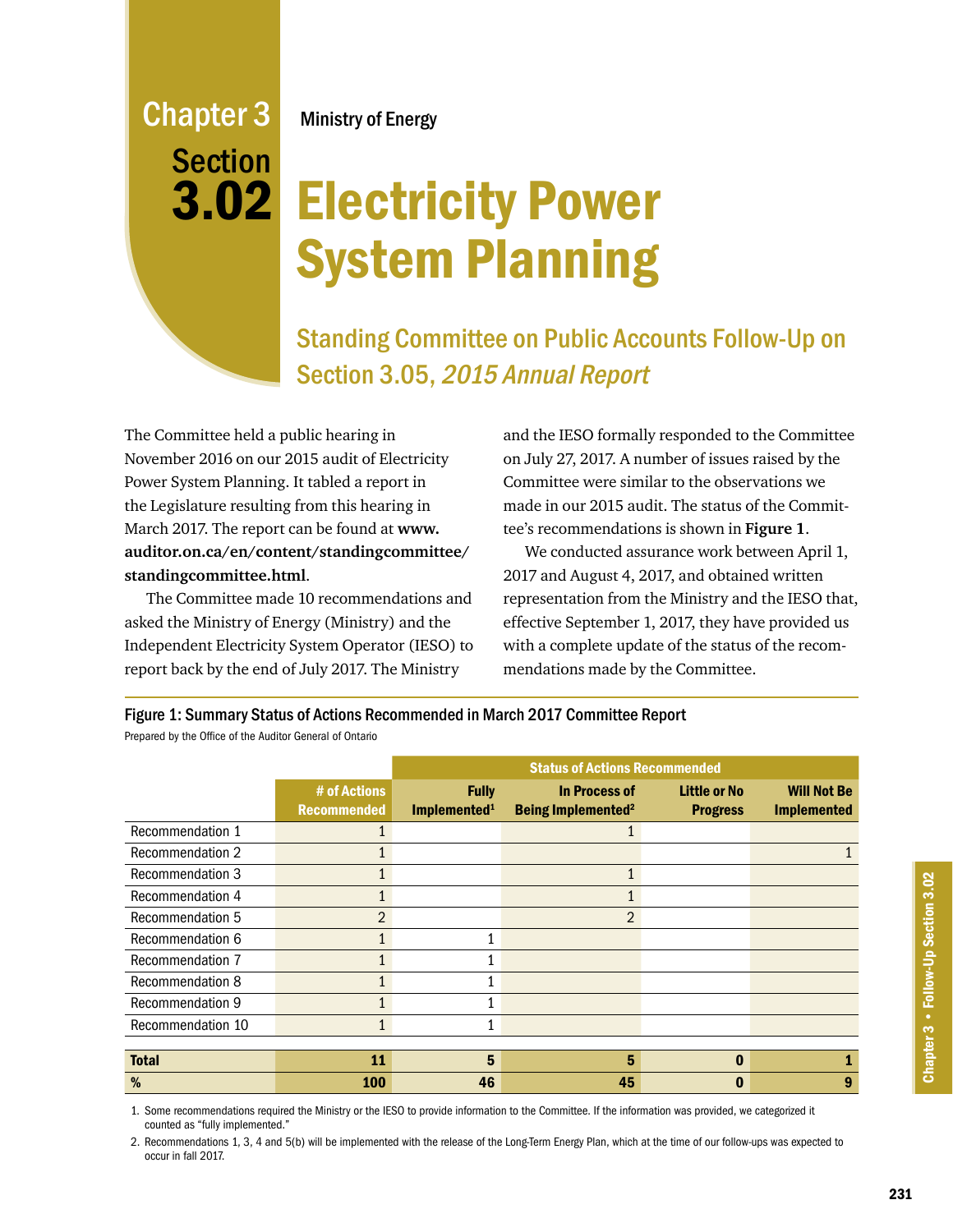## Overall Conclusion

According to the information the Ministry and the IESO provided to us, as of August 4, 2017, 46% of the Committee's recommendations have been fully implemented, a further 45% of the recommendations were in the process of being implemented and the remaining 9% of recommendations will not be implemented.

### Detailed Status of Recommendations

**Figure 2** shows the recommendations and the status details that are based on responses from the Ministry and the IESO, and our review of the information they provided.

#### Figure 2: Committee Recommendations and Detailed Status of Actions Taken

Prepared by the Office of the Auditor General of Ontario

| <b>Committee Recommendation</b>                                                                                                                                         | <b>Status Details</b>                                                                                                                                                                                                                                                                                                                                                                                                                                                                                                                                                                                                                                                                                                                                                                                  |
|-------------------------------------------------------------------------------------------------------------------------------------------------------------------------|--------------------------------------------------------------------------------------------------------------------------------------------------------------------------------------------------------------------------------------------------------------------------------------------------------------------------------------------------------------------------------------------------------------------------------------------------------------------------------------------------------------------------------------------------------------------------------------------------------------------------------------------------------------------------------------------------------------------------------------------------------------------------------------------------------|
| <b>Recommendation 1</b>                                                                                                                                                 |                                                                                                                                                                                                                                                                                                                                                                                                                                                                                                                                                                                                                                                                                                                                                                                                        |
| The Ministry of Energy provide the<br>Committee with details on how it will<br>include in its future Long-Term Energy<br>Plans justification for all power decisions    | Subsequent to our audit, the <i>Energy Statue Law Amendment Act, 2016</i> was<br>proclaimed into force on July 1, 2016. Under the new legislation, the IESO is<br>required to develop a technical report, which is the first step and the basis for the<br>Ministry to develop the Long-Term Energy Plan (LTEP).                                                                                                                                                                                                                                                                                                                                                                                                                                                                                       |
| made, detailed technical plans and<br>cost benefit analyses of alternatives in a<br>transparent manner.<br>Status: In the process of being implemented<br>in fall 2017. | On September 1, 2016, the IESO submitted its technical report, Ontario Planning<br>Outlook (Technical Report), to the Ministry. The Technical Report presented different<br>future outlooks and scenarios for the energy sector over 20 years, from 2016 to<br>2035, taking into consideration different levels of energy demand and different<br>technologies in energy supply. For outlooks and scenarios where new energy supply<br>may be required, the Technical Report included different alternatives and compared<br>them from cost and emissions perspectives. The IESO also developed seven<br>modules with data and analyses used in the Technical Report. One of the modules<br>illustrated the cost of the power system across different demand outlooks and<br>different supply options. |
|                                                                                                                                                                         | In addition to the Technical Report, the Ministry also engaged a third party to<br>prepare another technical report, the Fuel Technical Report (Fuel Report), which<br>was released on September 30, 2016. It provides a review of fuel consumption and<br>outlooks from 2016 to 2035.                                                                                                                                                                                                                                                                                                                                                                                                                                                                                                                 |
|                                                                                                                                                                         | To ensure transparency, both the Technical Report and Fuel Report were<br>posted on the Ministry's website prior to a public consultation and engagement<br>process, which took place from October 2016 to January 2017 as part of the<br>development of the LTEP. The Ministry held stakeholder sessions and public<br>open houses in 17 communities across Ontario. It also held 17 sessions with<br>Indigenous communities and organizations. Overall, the Ministry received over<br>1,500 submissions through its Environmental Registry, emails and other channels.<br>The Ministry posted all information and data used in the development of the LTEP<br>on its website.                                                                                                                        |
|                                                                                                                                                                         | At the time of our follow-up, the Ministry was in the process of developing the<br>LTEP based on information from the Technical Report and Fuel Report as well as<br>feedback from the public consultations. It expected to release the LTEP in fall 2017.                                                                                                                                                                                                                                                                                                                                                                                                                                                                                                                                             |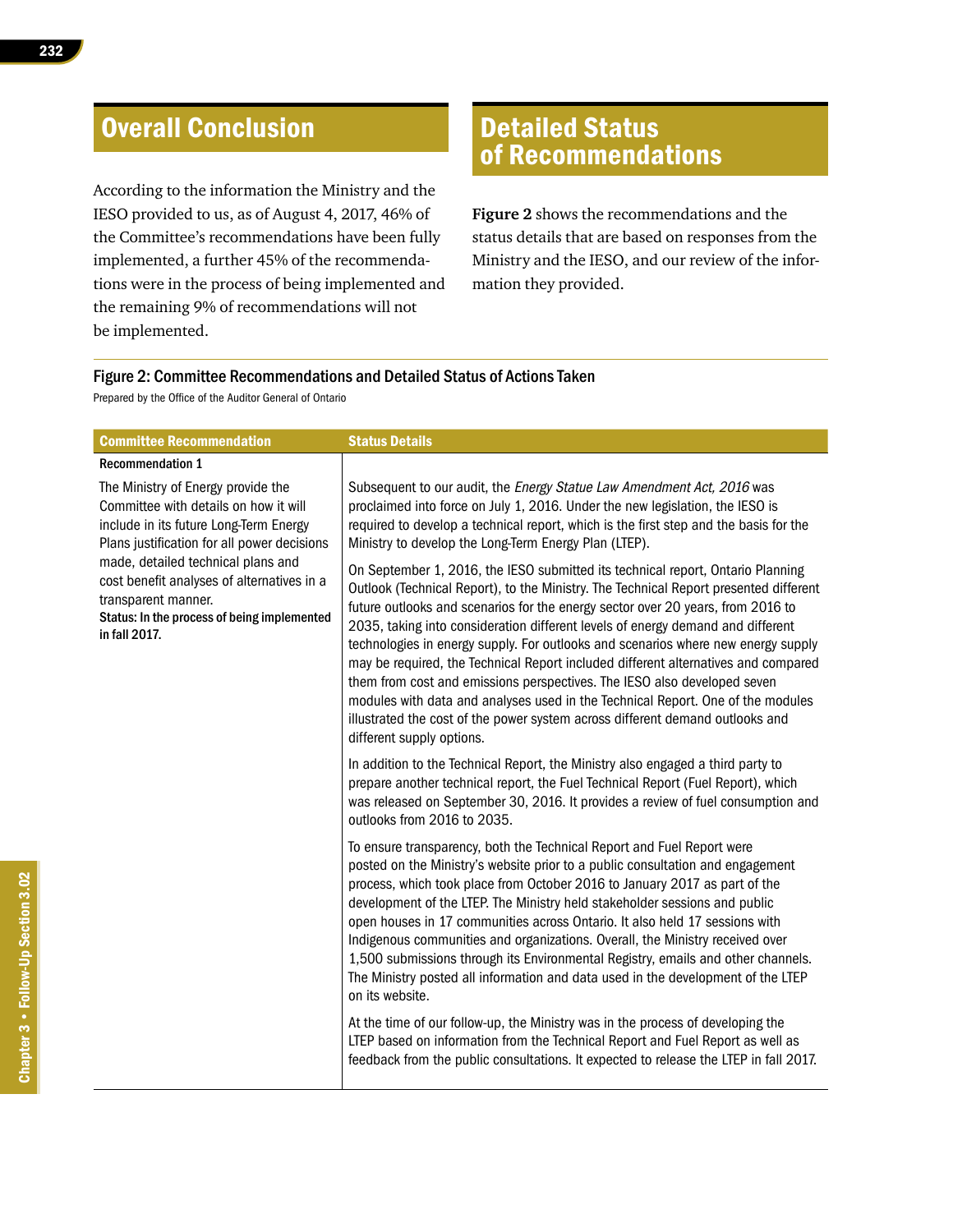| <b>Committee Recommendation</b>                                                                                                                                                                                                                                                               | <b>Status Details</b>                                                                                                                                                                                                                                                                                                                                                                                                                                                                                                                                                                                                                                                                                                                                                             |  |  |  |  |
|-----------------------------------------------------------------------------------------------------------------------------------------------------------------------------------------------------------------------------------------------------------------------------------------------|-----------------------------------------------------------------------------------------------------------------------------------------------------------------------------------------------------------------------------------------------------------------------------------------------------------------------------------------------------------------------------------------------------------------------------------------------------------------------------------------------------------------------------------------------------------------------------------------------------------------------------------------------------------------------------------------------------------------------------------------------------------------------------------|--|--|--|--|
| <b>Recommendation 2</b>                                                                                                                                                                                                                                                                       |                                                                                                                                                                                                                                                                                                                                                                                                                                                                                                                                                                                                                                                                                                                                                                                   |  |  |  |  |
| The Ministry of Energy provide the<br>Committee with details on how<br>future Long-Term Energy Plans will be<br>independently reviewed to ensure that<br>they are prudent and cost effective<br>in order to protect the interest of                                                           | The new Energy Statute Law Amendment Act, 2016 has changed the electricity<br>planning process in Ontario. As mentioned under Recommendation 1, the<br>Ministry is responsible for developing the LTEP after thorough consideration of the<br>IESO's Technical Report, as well as feedback from the public consultation and<br>engagement process.<br>To ensure that the government's goals and expectations outlined in the LTEP are                                                                                                                                                                                                                                                                                                                                             |  |  |  |  |
| electricity consumers.<br>Status: Will not be implemented.                                                                                                                                                                                                                                    | implemented, the Minister of Energy intends to issue directives to the Ontario Energy<br>Board (OEB) and the IESO once the LTEP is finalized and released. The directives set<br>out the government's requirements for implementation and direct each agency to<br>develop implementation plans. Upon receiving an implementation directive, the two<br>agencies are to develop their respective implementation plans outlining frameworks<br>on how to implement the government's objectives and requirements laid out in<br>the LTEP.                                                                                                                                                                                                                                           |  |  |  |  |
|                                                                                                                                                                                                                                                                                               | While the public consultation process has been put in place as part of the<br>development of the LTEP, the IESO's Technical Report and the LTEP are not required<br>to be submitted to the OEB for independent review and approval to ensure that<br>the LTEP is prudent and cost effective. The OEB is only responsible for preparing<br>an implementation plan when the Ministry requests it, through the issuing of<br>a ministerial directive to the OEB, to ensure that the government's goals and<br>expectations outlined in the LTEP are implemented. In other words, the new long-<br>term energy planning process does not enable the OEB to review and approve the<br>plans as an independent regulator.                                                               |  |  |  |  |
| <b>Recommendation 3</b>                                                                                                                                                                                                                                                                       |                                                                                                                                                                                                                                                                                                                                                                                                                                                                                                                                                                                                                                                                                                                                                                                   |  |  |  |  |
| The Ministry of Energy provide the<br>Committee with details on how it will<br>be transparent about the cost impact<br>of power decisions to the ratepayers, in<br>addition to informing the public about the<br>rationale for its directives.<br>Status: In the process of being implemented | Under the new Energy Statute Law Amendment Act, 2016, all directives and<br>directions sent to the IESO have been and are to continue being publicly posted on<br>the IESO's website to ensure transparency. The Ministry has issued seven directives<br>to the IESO subsequent to our 2015 audit. Our review of these directives found<br>that they included background information and details that explained the context<br>and rationale for policy objectives, informing the public about the rationale for any<br>decisions made.                                                                                                                                                                                                                                           |  |  |  |  |
| in fall 2017.                                                                                                                                                                                                                                                                                 | As mentioned under Recommendation 1, the Ministry was in the process of<br>developing the LTEP based on information from the IESO's Technical Report and<br>feedback from public consultation. The IESO also developed seven modules with<br>data and analyses used in its Technical Report. One of the modules illustrated the<br>cost of the power system across different demand outlooks and different supply<br>options. To ensure transparency about the cost impact of the LTEP to ratepayers,<br>the Ministry is required by the Electricity Act, 1998 to post all information and data<br>used in the development of the LTEP on its website. The LTEP is expected to be<br>released in fall 2017.                                                                       |  |  |  |  |
|                                                                                                                                                                                                                                                                                               | In addition to the Ministry's development of the LTEP, the IESO has initiated the<br>Market Renewal Project (Project), which has the objective of delivering "a more<br>efficient, stable marketplace with competitive and transparent mechanisms that<br>meet system and participant needs at the lowest cost." Still in its early phase of<br>development, this multi-year Project's design and implementation are to run from<br>2017 to 2021. It is intended that the Project will also help improve transparency<br>about the cost impact of power decisions on ratepayers in the future. During our<br>follow-up, the IESO was in the process of engaging with stakeholders to build<br>consensus for and public awareness of the design and implementation of the Project. |  |  |  |  |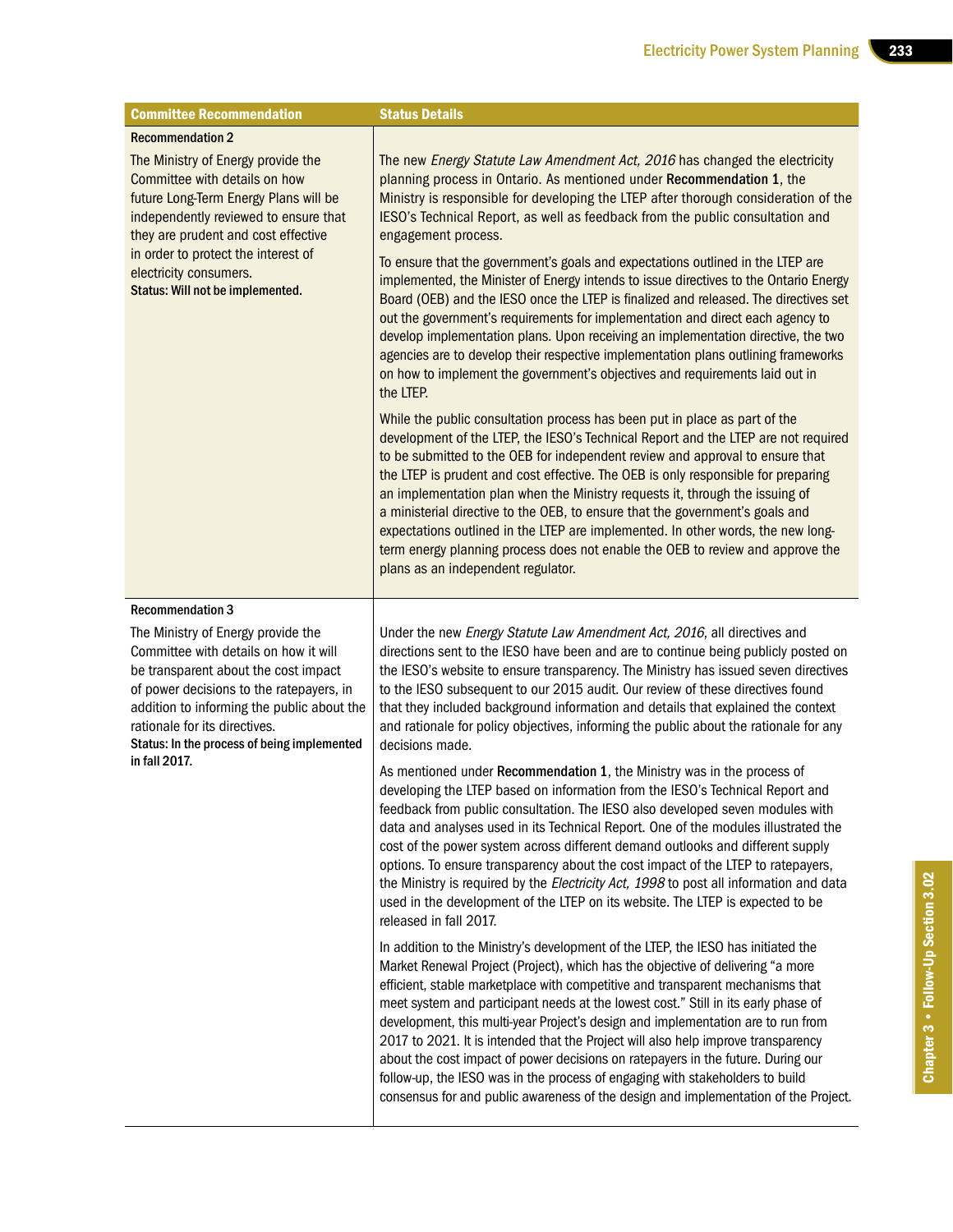| <b>Committee Recommendation</b>                                                                                                                                                                                                                                      | <b>Status Details</b>                                                                                                                                                                                                                                                                                                                                                                                                                                                                                                                                                                                                                                                |
|----------------------------------------------------------------------------------------------------------------------------------------------------------------------------------------------------------------------------------------------------------------------|----------------------------------------------------------------------------------------------------------------------------------------------------------------------------------------------------------------------------------------------------------------------------------------------------------------------------------------------------------------------------------------------------------------------------------------------------------------------------------------------------------------------------------------------------------------------------------------------------------------------------------------------------------------------|
| <b>Recommendation 4</b>                                                                                                                                                                                                                                              |                                                                                                                                                                                                                                                                                                                                                                                                                                                                                                                                                                                                                                                                      |
| The Ministry of Energy provide the<br>Committee with details of how it will<br>make sure future power generation                                                                                                                                                     | As mentioned under Recommendation 1, under the new Energy Statue Law<br>Amendment Act, 2016, the IESO is required to develop a technical report, which<br>is the first step and basis for the Ministry to develop the LTEP.                                                                                                                                                                                                                                                                                                                                                                                                                                          |
| decisions are supported by IESO's<br>technical expert advisors and how it will<br>inform the public about the rationale for<br>any power decisions made that deviate<br>from IESO's recommendations.<br>Status: In the process of being implemented<br>in fall 2017. | The Ministry indicated that the IESO's technical report, as described in the<br>Electricity Act, is intended to outline the adequacy and reliability of electricity<br>resources. In other words, the IESO's technical report is intended to inform the<br>LTEP's public consultation and engagement process and subsequent decisions<br>made by the Ministry, but it is not intended to provide recommendations. Since<br>the IESO's technical report, Ontario Planning Outlook, does not contain any<br>recommendations, the Ministry will not be providing the public with the rationale<br>for decisions that deviate from IESO recommendations.                 |
|                                                                                                                                                                                                                                                                      | In addition, as mentioned under Recommendation 2, the Minister of Energy will<br>issue directives to the OEB and the IESO once the LTEP is finalized and released.<br>The directives set out the government's requirements for implementation<br>and direct each agency to develop implementation plans to ensure that the<br>government's goals and expectations outlined in the LTEP are implemented. The<br>Ministry indicated that the LTEP and the IESO and OEB implementation directives<br>and plans are intended to work together to articulate a policy vision and give the<br>IESO and OEB operational flexibility to determine the best course of action. |
|                                                                                                                                                                                                                                                                      | Furthermore, the Ministry indicated that it will continue to support the IESO's<br>Market Renewal Project, as previously noted under Recommendation 3, which will<br>help ensure that future power generation decisions are supported by the IESO's<br>expert advisors. The Project's objective is to ensure that future decisions on the<br>power system will be determined using market-based mechanisms to reduce<br>system costs, improve transparency and provide flexibility as Ontario's power<br>system needs evolve.                                                                                                                                        |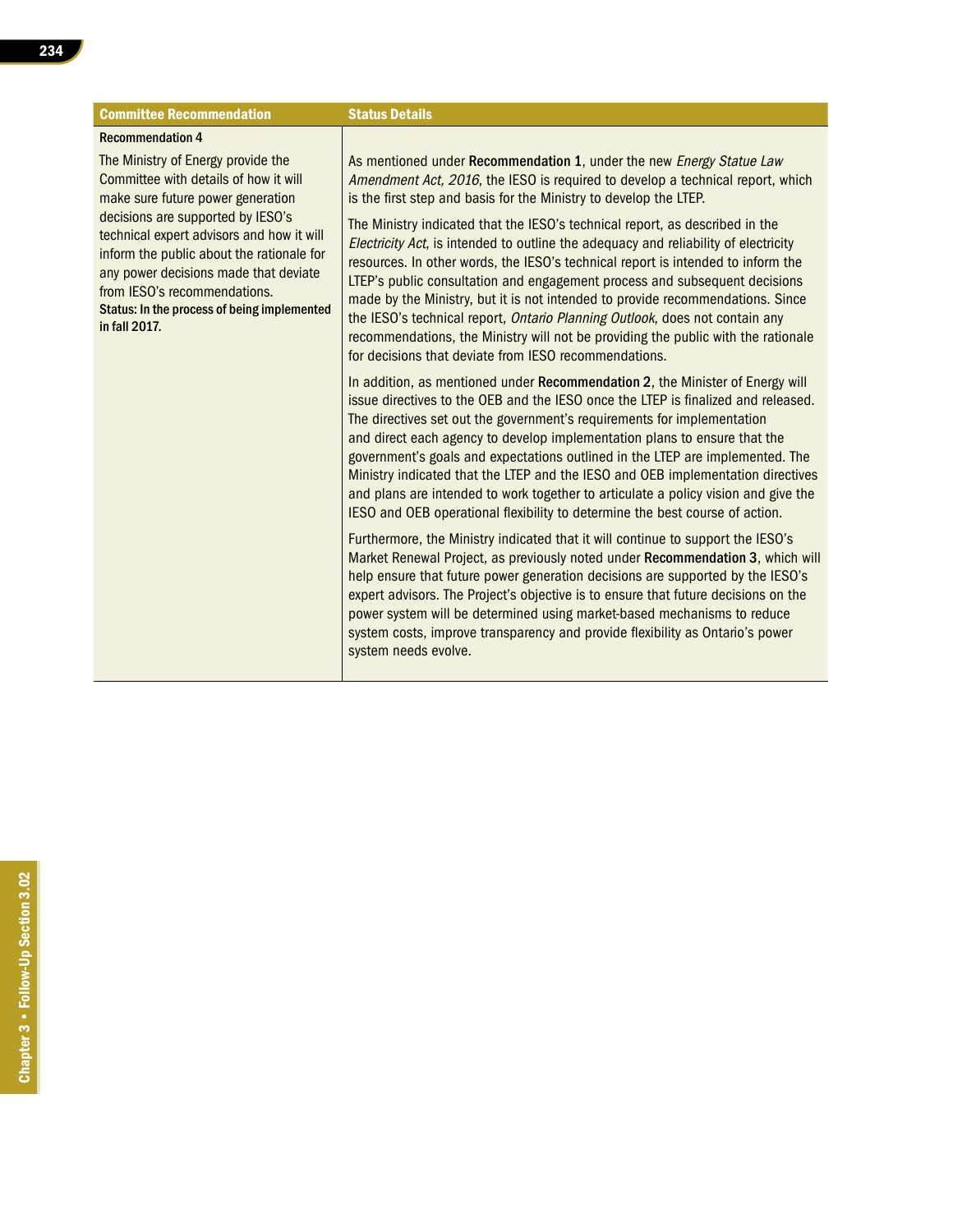| <b>Committee Recommendation</b>                                                                                                                                                                                                                                                          | <b>Status Details</b>                                                                                                                                                                                                                                                                                                                                                                                                                                                                                                                                                                                                                                                                                                                                                                                                                                                                                                                                                                                                                                                                                            |
|------------------------------------------------------------------------------------------------------------------------------------------------------------------------------------------------------------------------------------------------------------------------------------------|------------------------------------------------------------------------------------------------------------------------------------------------------------------------------------------------------------------------------------------------------------------------------------------------------------------------------------------------------------------------------------------------------------------------------------------------------------------------------------------------------------------------------------------------------------------------------------------------------------------------------------------------------------------------------------------------------------------------------------------------------------------------------------------------------------------------------------------------------------------------------------------------------------------------------------------------------------------------------------------------------------------------------------------------------------------------------------------------------------------|
| <b>Recommendation 5</b><br>The Ministry of Energy, or the IESO,<br>as applicable                                                                                                                                                                                                         |                                                                                                                                                                                                                                                                                                                                                                                                                                                                                                                                                                                                                                                                                                                                                                                                                                                                                                                                                                                                                                                                                                                  |
| a) provide the Committee with details<br>on how it evaluates proposals for<br>investing in generation facilities<br>compared to investing in conservation<br>initiatives (e.g., business case, cost<br>benefit analysis); and<br>Status: In the process of being<br>implemented by 2021. | a) During our follow-up, we found that the Ministry has worked with the IESO<br>to evaluate various conservation programs as part of a new initiative, the<br>Conservation First Framework (Framework), which was introduced subsequent<br>to our 2015 audit. The Framework covers the implementation of conservation<br>programs over six years, from 2015 to 2020, emphasizing more teamwork<br>among sector partners, particularly the local distribution companies. Under the<br>Framework, conservation programs are required to pass cost-effectiveness tests<br>prior to being approved and are subject to the Evaluation, Measurement and<br>Verification process to ensure that they maintain a positive cost-benefit result<br>(with specific exceptions, such as programs for low-income consumers), achieve<br>their intended goals, provide value for consumers and identify opportunities for<br>improvement. The IESO has published evaluation reports on various conservation<br>programs, such as the Aboriginal Conservation Program, Home Assistance<br>Program and New Construction Program. |
|                                                                                                                                                                                                                                                                                          | In addition, as part of the IESO's Market Renewal Project (as mentioned<br>under Recommendation 3), future electricity generation will be procured via<br>competitive market mechanisms based on supply and demand outlooks,<br>which include conservation initiatives. In other words, the cost-effectiveness of<br>conservation initiatives will be taken into consideration as part of the process for<br>deciding on investments in generation facilities and procuring electricity supply.                                                                                                                                                                                                                                                                                                                                                                                                                                                                                                                                                                                                                  |
| b) provide the Committee with an<br>assessment of the anticipated impacts<br>conservation initiatives will have<br>on electricity costs during surplus<br>generation periods over the long-term.<br>Status: In the process of being<br>implemented in fall 2017.                         | b) The Ministry indicated that, as part of the development of the LTEP, it will work<br>with the IESO to model and consider the impacts of conservation initiatives on<br>electricity costs during surplus generation periods. At the time of our follow-up, the<br>Ministry was in the process of developing the LTEP, which it expected to release in<br>fall 2017.                                                                                                                                                                                                                                                                                                                                                                                                                                                                                                                                                                                                                                                                                                                                            |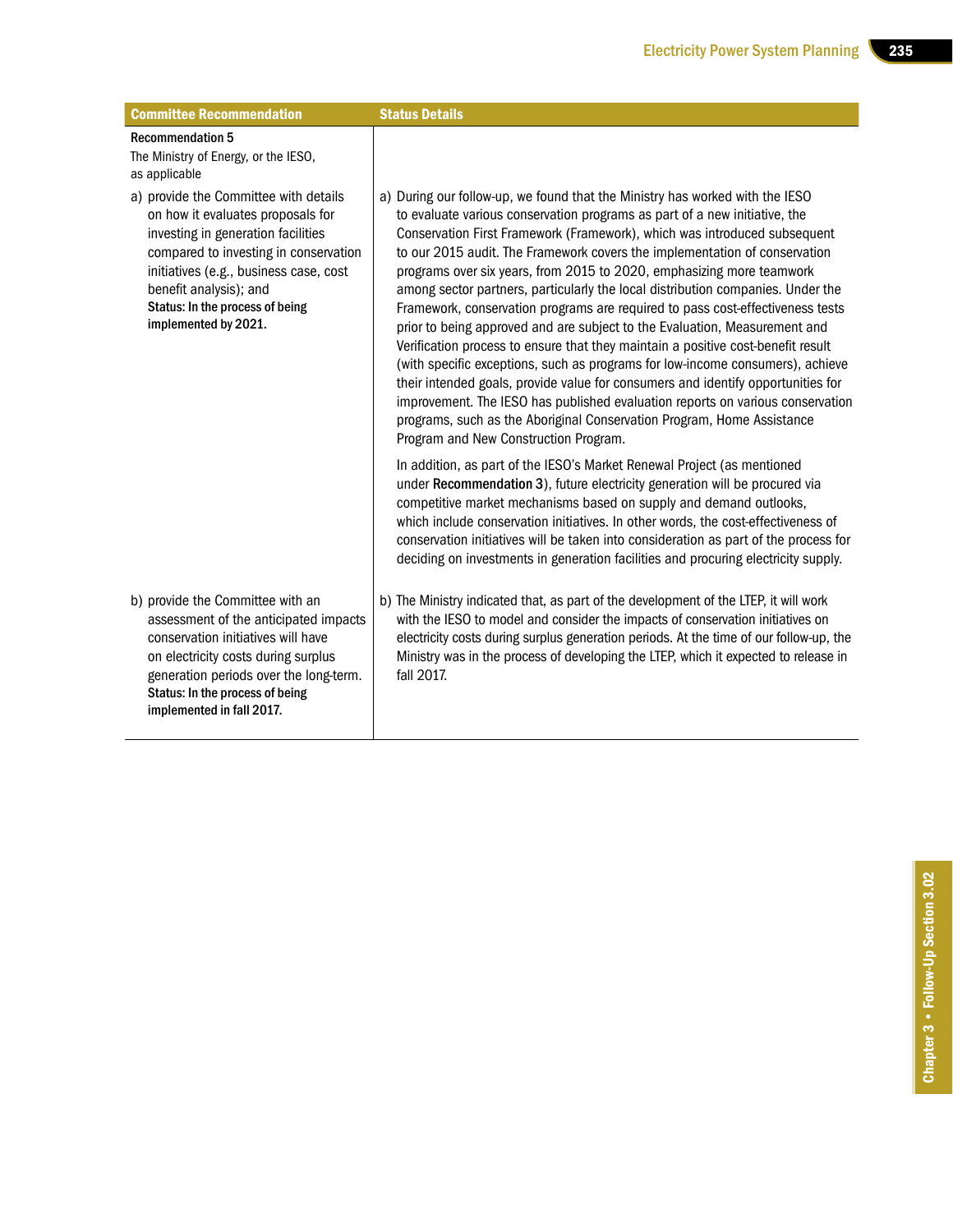| <b>Committee Recommendation</b>                                                                                                                                                                 | <b>Status Details</b>                                                                                                                                                                                                                                                                                                                                                                                                                                                                                                                                                                                                                                                                                                                                                                                                                                                                                                                                                                                                                                                                                                                                                                                                                                                                                                                                                                                                                                                                                                                                                                                                                                                                                                                                                                                                                                                                                                                                                                                                                                                                                                                                                                                                                                                                                                                                                                                                                                                                                                                                                                                                                                                                                                                                                                                                                                                                                                                                                                                                                                                                                                                                                                                                                                                                                                                                                                                                                                                                                                                                                                                                                                                                                                                                                                      |
|-------------------------------------------------------------------------------------------------------------------------------------------------------------------------------------------------|--------------------------------------------------------------------------------------------------------------------------------------------------------------------------------------------------------------------------------------------------------------------------------------------------------------------------------------------------------------------------------------------------------------------------------------------------------------------------------------------------------------------------------------------------------------------------------------------------------------------------------------------------------------------------------------------------------------------------------------------------------------------------------------------------------------------------------------------------------------------------------------------------------------------------------------------------------------------------------------------------------------------------------------------------------------------------------------------------------------------------------------------------------------------------------------------------------------------------------------------------------------------------------------------------------------------------------------------------------------------------------------------------------------------------------------------------------------------------------------------------------------------------------------------------------------------------------------------------------------------------------------------------------------------------------------------------------------------------------------------------------------------------------------------------------------------------------------------------------------------------------------------------------------------------------------------------------------------------------------------------------------------------------------------------------------------------------------------------------------------------------------------------------------------------------------------------------------------------------------------------------------------------------------------------------------------------------------------------------------------------------------------------------------------------------------------------------------------------------------------------------------------------------------------------------------------------------------------------------------------------------------------------------------------------------------------------------------------------------------------------------------------------------------------------------------------------------------------------------------------------------------------------------------------------------------------------------------------------------------------------------------------------------------------------------------------------------------------------------------------------------------------------------------------------------------------------------------------------------------------------------------------------------------------------------------------------------------------------------------------------------------------------------------------------------------------------------------------------------------------------------------------------------------------------------------------------------------------------------------------------------------------------------------------------------------------------------------------------------------------------------------------------------------------|
| <b>Recommendation 6</b>                                                                                                                                                                         |                                                                                                                                                                                                                                                                                                                                                                                                                                                                                                                                                                                                                                                                                                                                                                                                                                                                                                                                                                                                                                                                                                                                                                                                                                                                                                                                                                                                                                                                                                                                                                                                                                                                                                                                                                                                                                                                                                                                                                                                                                                                                                                                                                                                                                                                                                                                                                                                                                                                                                                                                                                                                                                                                                                                                                                                                                                                                                                                                                                                                                                                                                                                                                                                                                                                                                                                                                                                                                                                                                                                                                                                                                                                                                                                                                                            |
| The IESO provide the Committee with a<br>progress update on the regional capacity<br>and reliability issues identified in the<br>Auditor General's report.<br><b>Status: Fully implemented.</b> | Both the Ministry and the IESO responded to this recommendation and provided<br>the following information.                                                                                                                                                                                                                                                                                                                                                                                                                                                                                                                                                                                                                                                                                                                                                                                                                                                                                                                                                                                                                                                                                                                                                                                                                                                                                                                                                                                                                                                                                                                                                                                                                                                                                                                                                                                                                                                                                                                                                                                                                                                                                                                                                                                                                                                                                                                                                                                                                                                                                                                                                                                                                                                                                                                                                                                                                                                                                                                                                                                                                                                                                                                                                                                                                                                                                                                                                                                                                                                                                                                                                                                                                                                                                 |
|                                                                                                                                                                                                 | The IESO provided a progress update on the regional capacity and reliability<br>issues identified in our 2015 audit. Specifically:                                                                                                                                                                                                                                                                                                                                                                                                                                                                                                                                                                                                                                                                                                                                                                                                                                                                                                                                                                                                                                                                                                                                                                                                                                                                                                                                                                                                                                                                                                                                                                                                                                                                                                                                                                                                                                                                                                                                                                                                                                                                                                                                                                                                                                                                                                                                                                                                                                                                                                                                                                                                                                                                                                                                                                                                                                                                                                                                                                                                                                                                                                                                                                                                                                                                                                                                                                                                                                                                                                                                                                                                                                                         |
|                                                                                                                                                                                                 | Kitchener-Waterloo-Cambridge-Guelph (KWCG) region: The 2015 KWCG<br>Integrated Regional Resource Plan identified a number of actions, including the<br>implementation of the Guelph Area Transmission Refurbishment project (which<br>came into service in 2016) and switching facilities at Galt Junction (which are<br>to be in service by the fall of 2017). These projects are expected to provide<br>sufficient capacity to support the increase of demand over the long term and<br>will help minimize the impact of supply interruption in the area. The next regional<br>planning cycle for the KWCG area is to be initiated in 2018.<br>Windsor-Essex region: In 2014, Hydro One submitted an application to the OEB<br>for leave to construct the Supply to Essex County Transmission Reinforcement<br>(SECTR) project, consisting of a new 230 kV supply station located near<br>Leamington and a 13-km connection line. The SECTR project addresses<br>two regional planning needs: the need for additional supply capacity in the<br>Kingsville-Leamington area, and the need for additional restoration capability<br>in the broader Windsor-Essex area. In July 2015, the OEB approved the SECTR<br>project, and Hydro One initiated construction in 2016. The project is scheduled<br>to be in service by summer 2018.<br>Northwest GTA region: To deal with the growing electrical demand to service<br>new customers in Northwest GTA over the next 20 years, the near- and medium-<br>term solutions include incorporating new transformer stations at existing sites<br>and upgrading existing transmission circuits. The IESO forecasted that the first<br>transformer station will be in service in 2019. Actual electrical demand in the<br>area continues to be monitored to determine when additional measures will<br>be required. In the long term, a new transmission system will be required to<br>meet demand from new developments in the northern Brampton and southern<br>Caledon areas. The IESO continues to work with industry partners and the<br>appropriate provincial and municipal government groups to secure rights<br>adjacent to other planned infrastructure corridors.<br>In addition to the progress update provided by the IESO, the Ministry also<br>indicated that the LTEP will address capacity and reliability issues relating to<br>transmission and distribution systems. Specifically:<br>• As mentioned under Recommendation 1, the IESO submitted its Technical<br>Report to the Ministry for use in developing the LTEP. The IESO also developed<br>seven modules with data and analyses used in the Technical Report. One of<br>the modules-Market and System Operations and Transmission and Distribution<br>Outlook-examined key planning and operational considerations related to<br>transmission and distribution systems to address regional capacity and reliability.<br>The development of the LTEP has included a regional planning process to<br>address current capacity and reliability issues. The IESO has been working with<br>local distribution companies and transmitters to ensure regional issues and<br>requirements are integrated into electricity planning. During our follow-up, the<br>first cycle of regional planning by the IESO was under way, covering 21 electricity<br>regions across the province. Regional planning will look at each region's unique<br>needs and consider conservation, generation, transmission and distribution to<br>meet these needs. Electricity needs in all regions are to be reviewed every five<br>years or sooner, if needed. The IESO has posted on its website the status of<br>regional planning activities, including specific regional updates and plans. |
|                                                                                                                                                                                                 |                                                                                                                                                                                                                                                                                                                                                                                                                                                                                                                                                                                                                                                                                                                                                                                                                                                                                                                                                                                                                                                                                                                                                                                                                                                                                                                                                                                                                                                                                                                                                                                                                                                                                                                                                                                                                                                                                                                                                                                                                                                                                                                                                                                                                                                                                                                                                                                                                                                                                                                                                                                                                                                                                                                                                                                                                                                                                                                                                                                                                                                                                                                                                                                                                                                                                                                                                                                                                                                                                                                                                                                                                                                                                                                                                                                            |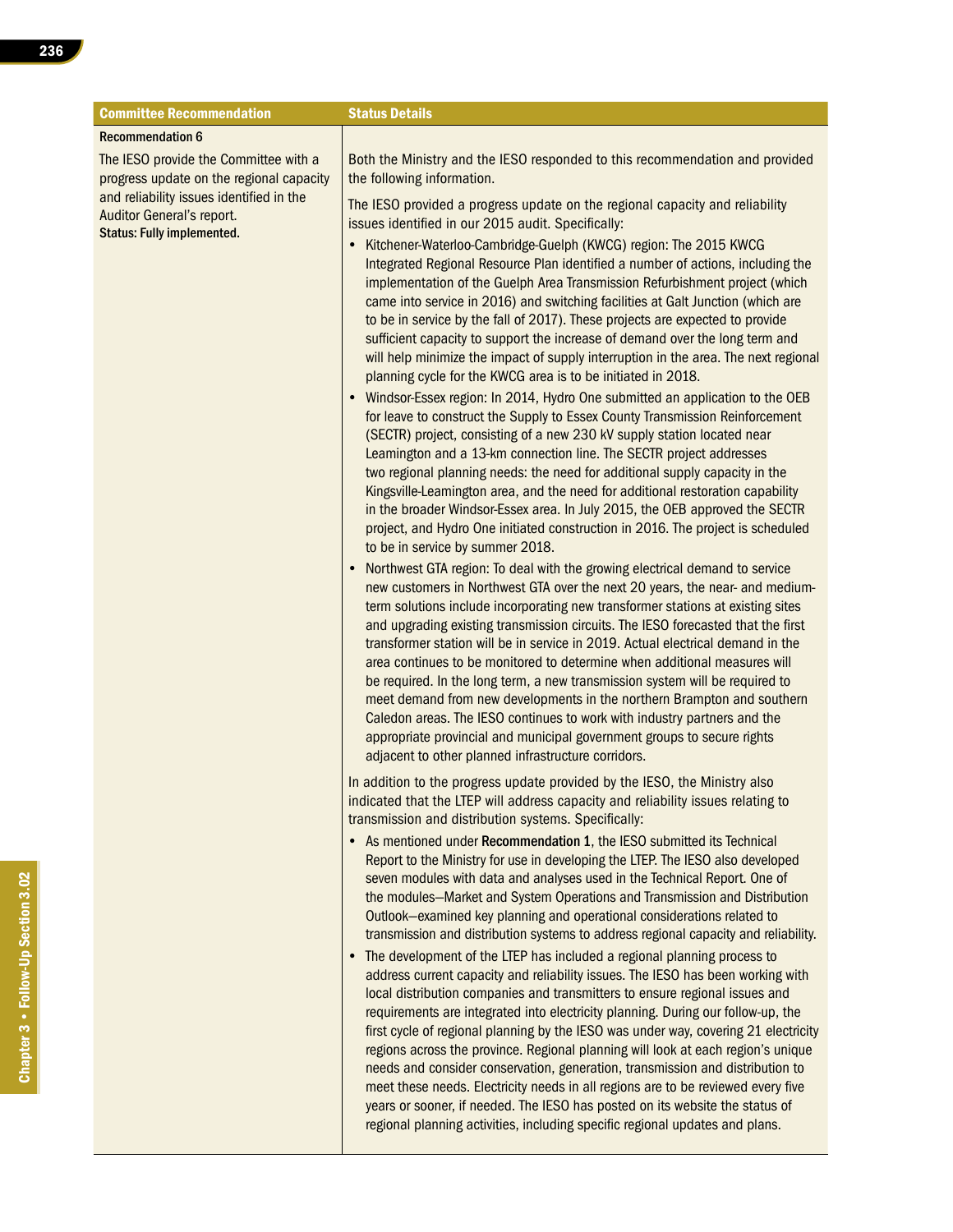| <b>Committee Recommendation</b>                                                                                                                                   | <b>Status Details</b>                                                                                                                                                                                                                                                                                                                                                                                                                                                                                                                                                                                                                                                                                                                                                                                          |
|-------------------------------------------------------------------------------------------------------------------------------------------------------------------|----------------------------------------------------------------------------------------------------------------------------------------------------------------------------------------------------------------------------------------------------------------------------------------------------------------------------------------------------------------------------------------------------------------------------------------------------------------------------------------------------------------------------------------------------------------------------------------------------------------------------------------------------------------------------------------------------------------------------------------------------------------------------------------------------------------|
| <b>Recommendation 7</b>                                                                                                                                           |                                                                                                                                                                                                                                                                                                                                                                                                                                                                                                                                                                                                                                                                                                                                                                                                                |
| The IESO provide the Committee with the<br>results of the March 2016 stakeholder<br>engagement on market renewal and<br>next steps.<br>Status: Fully implemented. | The IESO began discussions with stakeholders in April 2016 about developing the<br>Market Renewal Project (Project) (as noted under Recommendation 3). The focus<br>of these initial discussions was to address known issues with the current design of<br>the electricity market; recognize the significant changes that have taken place in<br>the supply mix and in new technologies; and ensure that the market will support<br>future change.                                                                                                                                                                                                                                                                                                                                                             |
|                                                                                                                                                                   | A key element in the first phase of engagement on the Project was to develop<br>a benefits case that looked at the proposed market changes, considered the<br>experience of other jurisdictions in making similar changes and their applicability to<br>Ontario, and then estimated the range of potential net benefits that might accrue<br>from these changes. The IESO retained a third party to prepare the benefits case<br>analysis; this was developed over an eight-month period and was supported by<br>internal and external stakeholder consultations. The analysis determined that the<br>proposed changes would result in net benefits and in a more efficient and stable<br>marketplace with competitive and transparent mechanisms. The final benefits case<br>was published on April 20, 2017. |
|                                                                                                                                                                   | Early in the consultations, stakeholders identified the need for a working group to<br>support in-depth discussion on technical, strategic and policy issues related to the<br>Project. In response, the IESO solicited nominations for participation in a Market<br>Renewal Working Group (Working Group). Over the course of the initial engagement,<br>the Working Group played a key role in providing input into the development of the<br>benefits case and in identifying early strategic issues related to the Project. Going<br>forward, the Working Group is to continue to serve as a representative stakeholder<br>forum to guide, advise and inform the IESO on important issues that will impact the<br>overall success of the Project.                                                          |
|                                                                                                                                                                   | At the time of our follow-up, the IESO and stakeholders were moving into the<br>design phase of the Project. In early May 2017, the IESO launched stakeholder<br>engagements for two initiatives (the Single Schedule Market and Incremental<br>Capacity Auction) and intended to launch engagements for additional initiatives<br>later in 2017. The IESO expects to have developed high-level designs for six different<br>initiatives by the end of the second quarter of 2018.                                                                                                                                                                                                                                                                                                                             |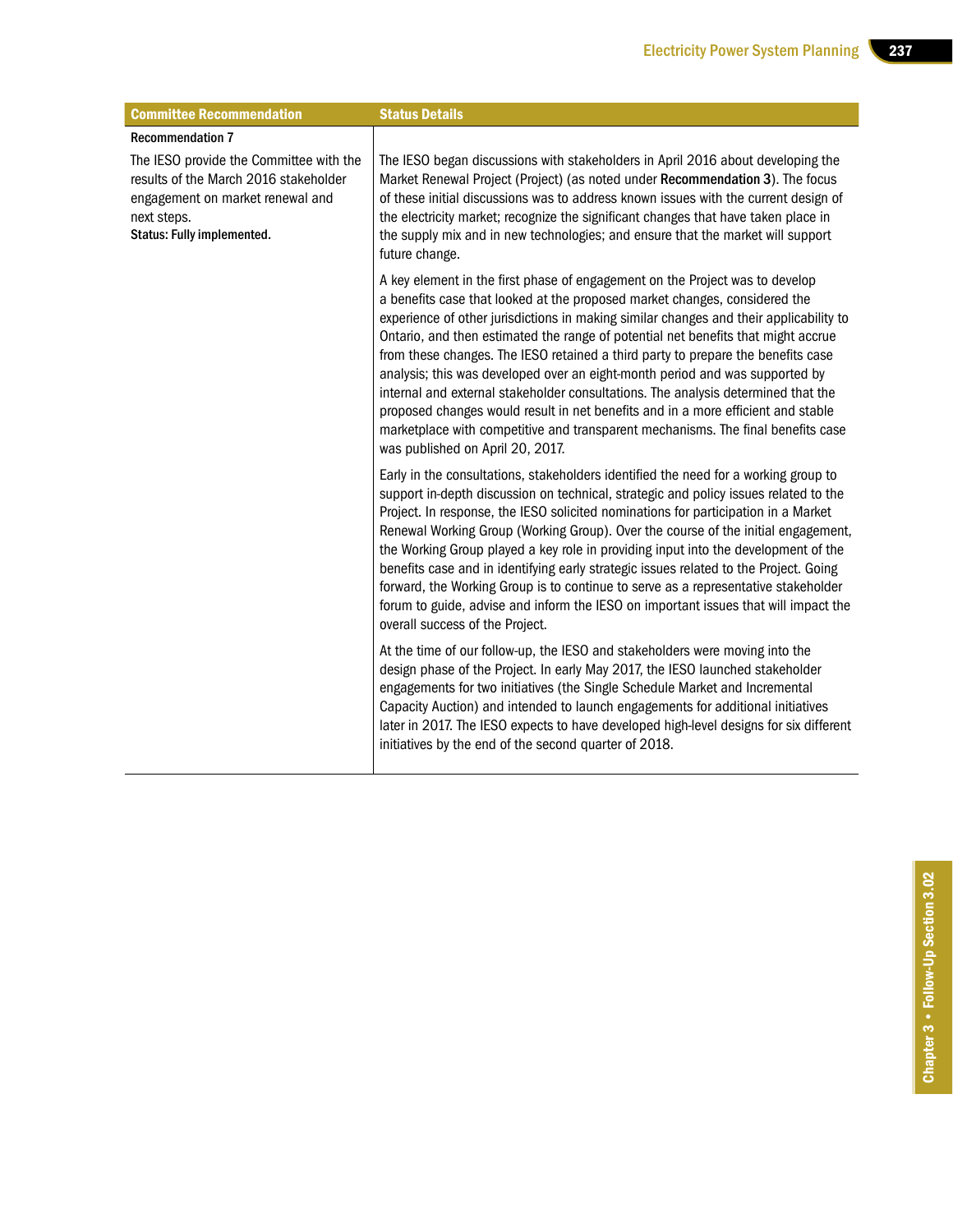| <b>Committee Recommendation</b>                                                                                                                                                                                                                                                                    | <b>Status Details</b>                                                                                                                                                                                                                                                                                                                                                                                                                                                                                                                                                                                                                                                                                                                                                                                                                                                                                                                                                                                                                                                                                                                                                                                                                                                                                                                                                                                                                                                                                                                                                                                                                                         |
|----------------------------------------------------------------------------------------------------------------------------------------------------------------------------------------------------------------------------------------------------------------------------------------------------|---------------------------------------------------------------------------------------------------------------------------------------------------------------------------------------------------------------------------------------------------------------------------------------------------------------------------------------------------------------------------------------------------------------------------------------------------------------------------------------------------------------------------------------------------------------------------------------------------------------------------------------------------------------------------------------------------------------------------------------------------------------------------------------------------------------------------------------------------------------------------------------------------------------------------------------------------------------------------------------------------------------------------------------------------------------------------------------------------------------------------------------------------------------------------------------------------------------------------------------------------------------------------------------------------------------------------------------------------------------------------------------------------------------------------------------------------------------------------------------------------------------------------------------------------------------------------------------------------------------------------------------------------------------|
| <b>Recommendation 8</b>                                                                                                                                                                                                                                                                            |                                                                                                                                                                                                                                                                                                                                                                                                                                                                                                                                                                                                                                                                                                                                                                                                                                                                                                                                                                                                                                                                                                                                                                                                                                                                                                                                                                                                                                                                                                                                                                                                                                                               |
| The Ministry of Energy provide the<br>Committee with details on how<br>future Long-Term Energy Plans will be<br>independently reviewed to ensure that<br>they are prudent and cost effective<br>in order to protect the interest of<br>electricity consumers.<br><b>Status: Fully implemented.</b> | The Ministry provided the following cost information related to the Darlington<br>refurbishment project:<br>The Ontario Power Generation's (OPG) 2017-2021 rate application submitted<br>to the OEB indicated that Darlington refurbishment is expected to be complete<br>by 2026, and the Pickering station is expected to operate up to 2022/24 (two<br>units will be shut down in 2022 and the remaining four units will be shut down<br>in 2024) and then be decommissioned.<br>The OPG estimated that the average cost of Darlington over 30 years, during<br>$\bullet$<br>post-refurbishment operation, would range from 7.2 cents to 8.1 cents per kWh<br>$(in 2015$ dollars).<br>In December 2016, the Ministry and the IESO provided the Committee with<br>$\bullet$<br>the OPG's nuclear rate assumptions from 2016 to 2036, which had been<br>used by the IESO in its Technical Report and by the OPG in its 2017-2021 rate<br>application submitted to the OEB.<br>On March 2, 2017, the government filed an amendment to 0. Reg. 53/05<br>under the Ontario Energy Board Act, 1998 to ensure that the OEB further<br>reduce the volatility in electricity rates for Ontario ratepayers during Darlington's<br>refurbishment. As a result, on March 8, 2017, the OPG filed a revised rate-<br>smoothing proposal with the OEB, in line with the regulation amendment.<br>The Ministry provided the OPG's estimates for its annual nuclear rates as<br>well as average nuclear rates for each of the five-year periods from 2017 to<br>2036, underlying the OPG's 2017-2021 rate application filed with the OEB on<br>March 8, 2017. (See Note 1.) |
|                                                                                                                                                                                                                                                                                                    |                                                                                                                                                                                                                                                                                                                                                                                                                                                                                                                                                                                                                                                                                                                                                                                                                                                                                                                                                                                                                                                                                                                                                                                                                                                                                                                                                                                                                                                                                                                                                                                                                                                               |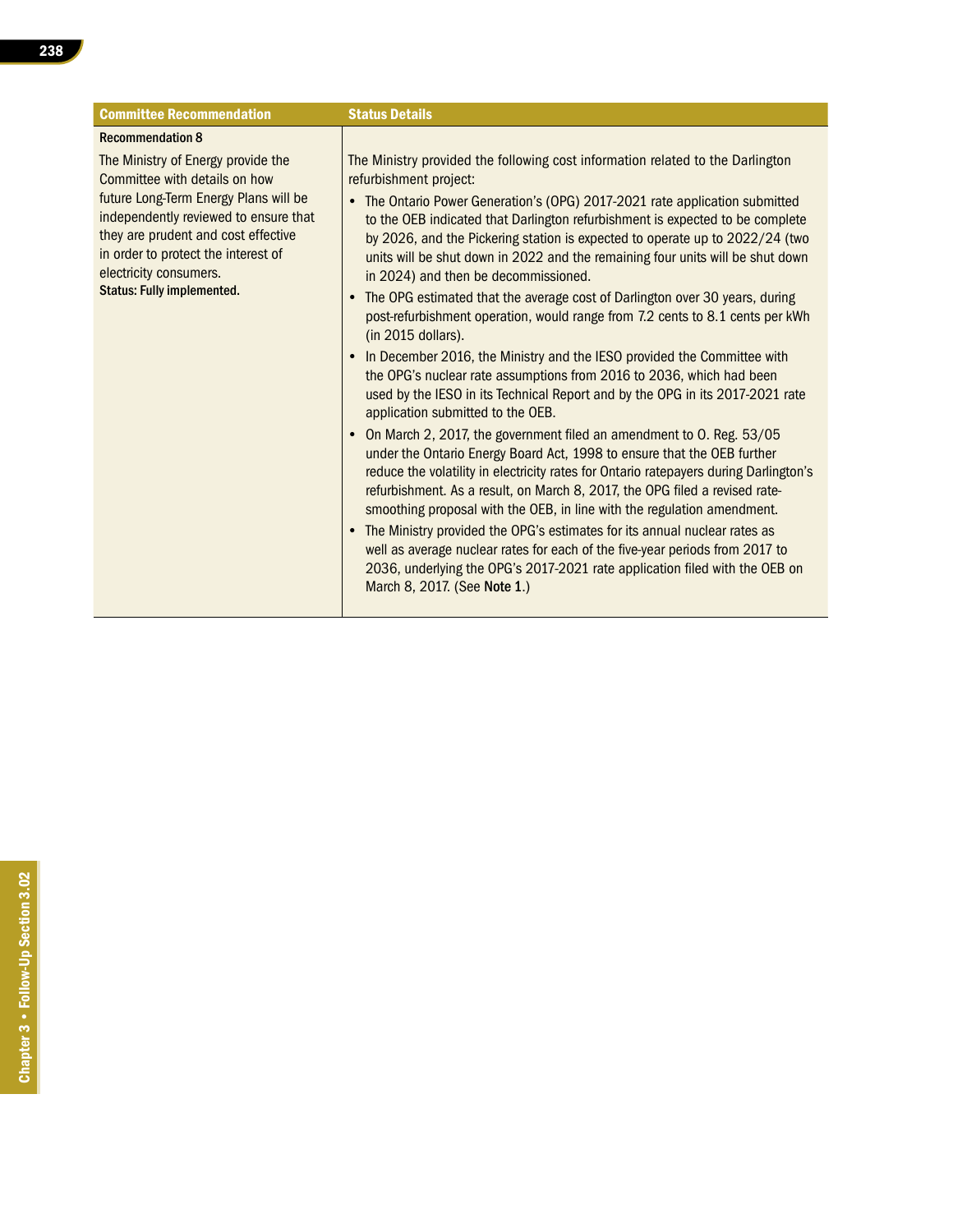| <b>Committee Recommendation</b>                                                                                                                                                                         | <b>Status Details</b>                                                                                                                                                                                                                                                                                                                                                                                                                                                                                                                                                                                                                                                                                                                                                                                                  |
|---------------------------------------------------------------------------------------------------------------------------------------------------------------------------------------------------------|------------------------------------------------------------------------------------------------------------------------------------------------------------------------------------------------------------------------------------------------------------------------------------------------------------------------------------------------------------------------------------------------------------------------------------------------------------------------------------------------------------------------------------------------------------------------------------------------------------------------------------------------------------------------------------------------------------------------------------------------------------------------------------------------------------------------|
| <b>Recommendation 9</b>                                                                                                                                                                                 |                                                                                                                                                                                                                                                                                                                                                                                                                                                                                                                                                                                                                                                                                                                                                                                                                        |
| The Ministry of Energy provide the<br>Committee with the impact the delayed                                                                                                                             | Both the Ministry and the IESO responded to this recommendation and provided the<br>following information:                                                                                                                                                                                                                                                                                                                                                                                                                                                                                                                                                                                                                                                                                                             |
| refurbishment of nuclear units at Bruce<br>and continued operation of Pickering<br>Generation Station have on surplus power<br>and its associated cost to the ratepayers.<br>Status: Fully implemented. | The Ministry indicated that the IESO's Technical Report incorporated in its supply<br>outlook the ongoing operation of the Pickering nuclear plant up to 2022/24 (two<br>units will be shut down in 2022 and the remaining four units will be shut down in<br>2024) and the latest Bruce refurbishment schedule (showing the first Bruce unit<br>to be refurbished in 2020). The Technical Report also included a range of demand<br>outlooks (low, flat and high), and indicated that about 3,100 MW of capacity would<br>be lost after shutting down and decommissioning Pickering in 2022/24. The Ministry<br>did not have estimates for costs associated with surplus power resulting from ongoing<br>Pickering operations and delayed Bruce refurbishment, so it directed us to the IESO<br>for this information. |
|                                                                                                                                                                                                         | The IESO informed us that its Technical Report included a module, Market and<br>System Operations & Transmission and Distribution Outlook, which presented<br>the results of the IESO's most recent assessment of surplus power. This included<br>consideration of the impact of the deferred refurbishment of Bruce nuclear units and<br>continued operation of Pickering to 2022/24. Key results of the IESO's assessments<br>are as follows:                                                                                                                                                                                                                                                                                                                                                                        |
|                                                                                                                                                                                                         | • To maintain a reliable and stable system, supply and demand must be kept in<br>balance, requiring surplus energy mitigation tactics. Currently, most of Ontario's<br>surplus is managed economically through the market via exports to neighbouring<br>jurisdictions. The remaining surplus power is managed by diverting water<br>from hydro turbines ("hydro spill"), curtailing wind and solar generation, and<br>maneuvering or shutting down units at the Bruce nuclear generating station.                                                                                                                                                                                                                                                                                                                     |
|                                                                                                                                                                                                         | • Surplus power levels would decline over time as units from the Pickering nuclear<br>generating station retire and as units at Darlington and Bruce are brought out of<br>service for refurbishment.                                                                                                                                                                                                                                                                                                                                                                                                                                                                                                                                                                                                                  |
|                                                                                                                                                                                                         | • The IESO estimated that from 2016 to 2035, surplus power (under the flat<br>demand outlook) would decrease from 13.3 TWh in 2016 to 3.7 TWh in 2035.                                                                                                                                                                                                                                                                                                                                                                                                                                                                                                                                                                                                                                                                 |
|                                                                                                                                                                                                         | The IESO's assessment of the Pickering station's extended life and the associated<br>impacts on surplus power, including costs to consumers, can be found in the OPG's<br>rate application (EB-2016-0152) submitted to the OEB.                                                                                                                                                                                                                                                                                                                                                                                                                                                                                                                                                                                        |
|                                                                                                                                                                                                         | In March 2015, upon the Ministry's request, the IESO provided an assessment<br>of the impacts of extending the Pickering station's life under various scenarios<br>between 2018 and 2024. The IESO concluded that the scenario of Pickering<br>operating to 2022/24 appeared most promising among the extension options<br>assessed. In October 2015, the IESO updated its evaluation of the Pickering<br>extension, with particular focus on the option of extending to 2022/24.                                                                                                                                                                                                                                                                                                                                      |
|                                                                                                                                                                                                         | With respect to the impact on surplus power of the Pickering extension, the<br>IESO's assessment noted that extending Pickering operations beyond 2020<br>would increase potential surplus energy. It also estimated that the cost of surplus<br>power would decrease between 2017 and 2020, and then increase from 2021 to<br>2024. The IESO's assessment results can be found in the OPG's rate application<br>(EB-2016-0152 Exhibit F2-2-3 Attachment 1 and EB-2016-0152, Exhibit L, Tab 6.5<br>Schedule 7 ED-032) on OEB's website www.oeb.ca.                                                                                                                                                                                                                                                                     |
|                                                                                                                                                                                                         | While the IESO indicated that it has not formally assessed the impact of deferred<br>refurbishment of nuclear units at Bruce on surplus power and its associated costs<br>to ratepayers, it expected that the Bruce deferral would have the effect of reducing<br>surplus power in the longer term.                                                                                                                                                                                                                                                                                                                                                                                                                                                                                                                    |